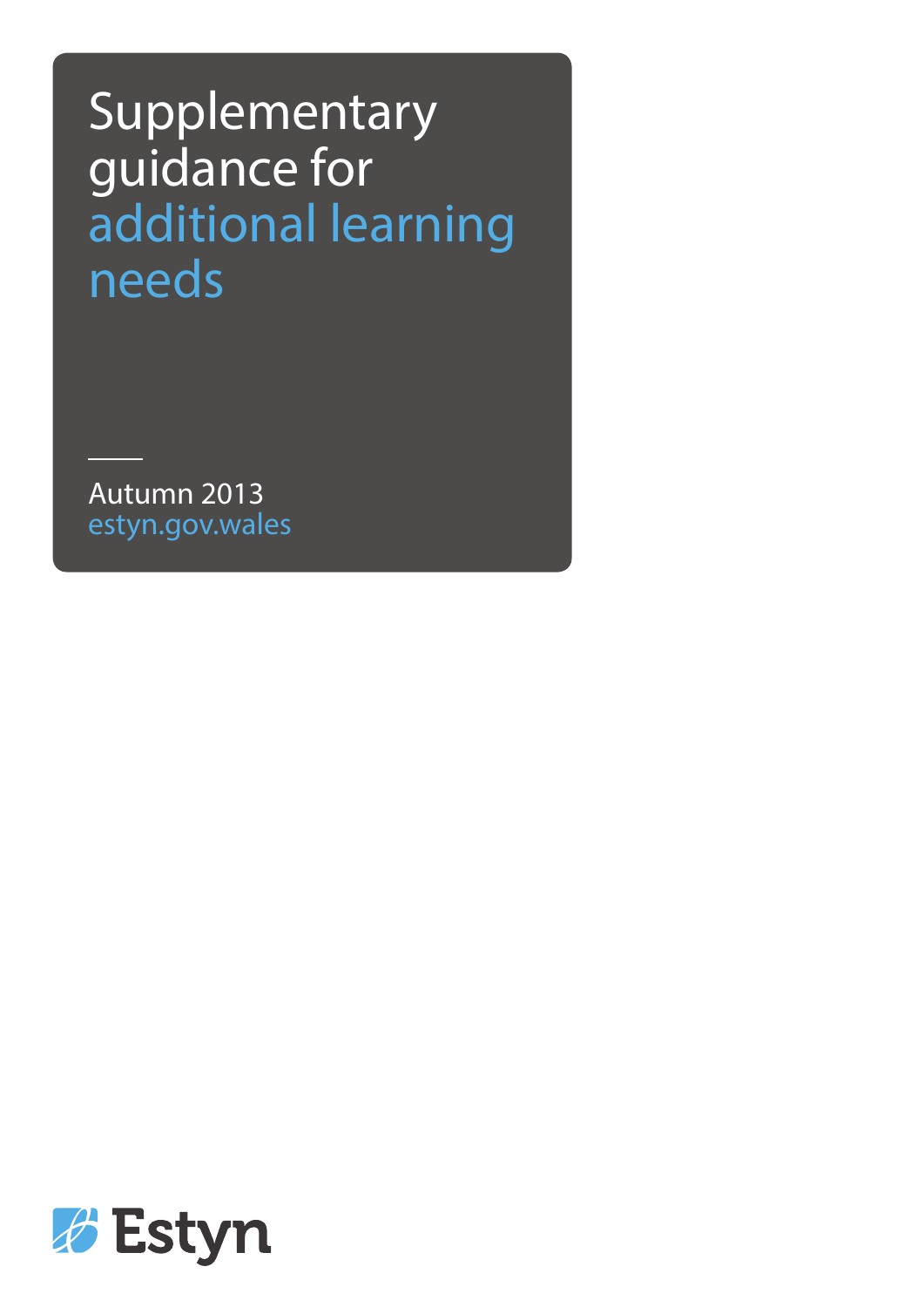#### **The purpose of Estyn is to inspect quality and standards in education and training in Wales. Estyn is responsible for inspecting:**

- $\lambda$  nursery schools and settings that are maintained by, or receive funding from, local authorities;
- $\overline{\phantom{a}}$  primary schools;
- ▲ secondary schools;
- $\overline{\phantom{a}}$  special schools;
- $\blacktriangle$  pupil referral units;
- $\overline{\phantom{a}}$  independent schools;
- $\blacktriangle$  further education:
- $\triangle$  adult community learning:
- $\lambda$  local authority education services for children and young people;
- $\overline{\phantom{a}}$  teacher education and training;
- work-based learning;
- $\overline{\phantom{a}}$  careers companies; and
- $\overline{\phantom{a}}$  offender learning.

#### Estyn also:

- $\lambda$  provides advice on quality and standards in education and training in Wales to the National Assembly for Wales and others; and
- A makes public good practice based on inspection evidence.

Every possible care has been taken to ensure that the information in this document is accurate at the time of going to press. Any enquiries or comments regarding this document/publication should be addressed to:

Publication Section Estyn Anchor Court Keen Road **Cardiff** CF24 5JW or by email to [publications@estyn.gov.wales](mailto:publications@estyn.gov.wales)

This and other Estyn publications are available on our website: [www.estyn.gov.wales](http://www.estyn.gov.wales/)

**© Crown Copyright 2013: This report may be re-used free of charge in any format or medium provided that it is re-used accurately and not used in a misleading context. The material must be acknowledged as Crown copyright and the title of the report specified.**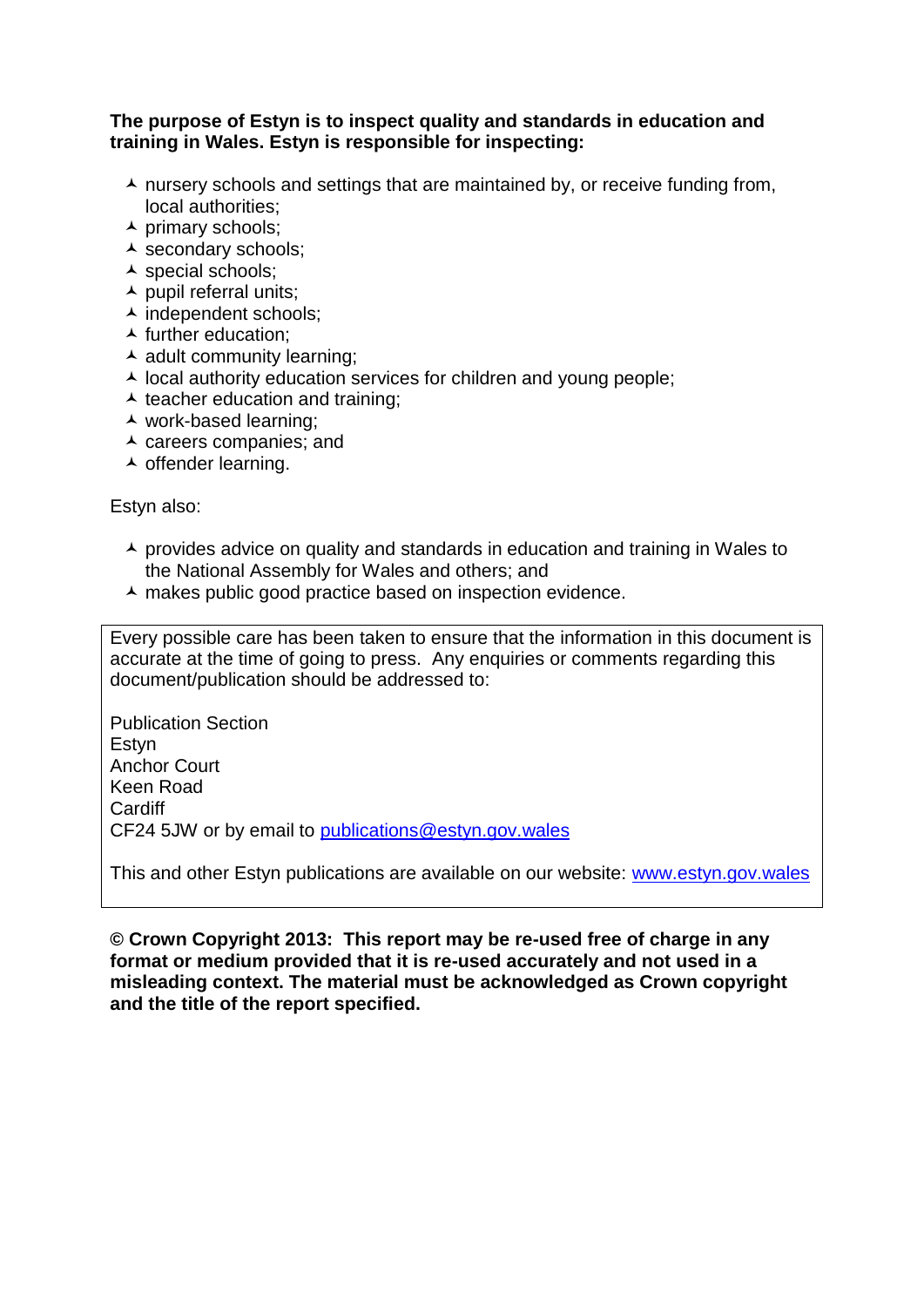#### **What is the purpose?**

To provide further guidance to inspectors, to use alongside the sector guidance, when evaluating the outcomes and provision for pupils with additional learning needs, particularly when this is a line of enquiry.

#### **For whom is it intended?**

For inspectors of all maintained and independent primary and secondary schools, special schools and pupil referral units.

#### **From when should the guidance be used?**  January 2011

**Date of publication:** September 2013

#### **Contents Page**

| <b>Introduction</b>                                                                          |   |  |  |  |  |  |  |  |  |  |  |  |
|----------------------------------------------------------------------------------------------|---|--|--|--|--|--|--|--|--|--|--|--|
| <b>Evaluating additional learning needs</b>                                                  |   |  |  |  |  |  |  |  |  |  |  |  |
| Key Question 1: How good are outcomes?                                                       | 3 |  |  |  |  |  |  |  |  |  |  |  |
| Key Question 2: How good is provision?                                                       | 5 |  |  |  |  |  |  |  |  |  |  |  |
| Key Question 3: How good are leadership and management?                                      |   |  |  |  |  |  |  |  |  |  |  |  |
| Annex 1: Individual education plans, individual behaviour plans and<br>individual play plans |   |  |  |  |  |  |  |  |  |  |  |  |

**Annex 2: Additional provision to manage behaviour and support learning**

- **Annex 3: Things that inspectors might do on inspection**
- **Annex 4: Example of provision map**

**Annex 5: Special Educational Needs Code of Practice (2004)**

**Annex 6: Equality objectives and Strategic Equality Plans**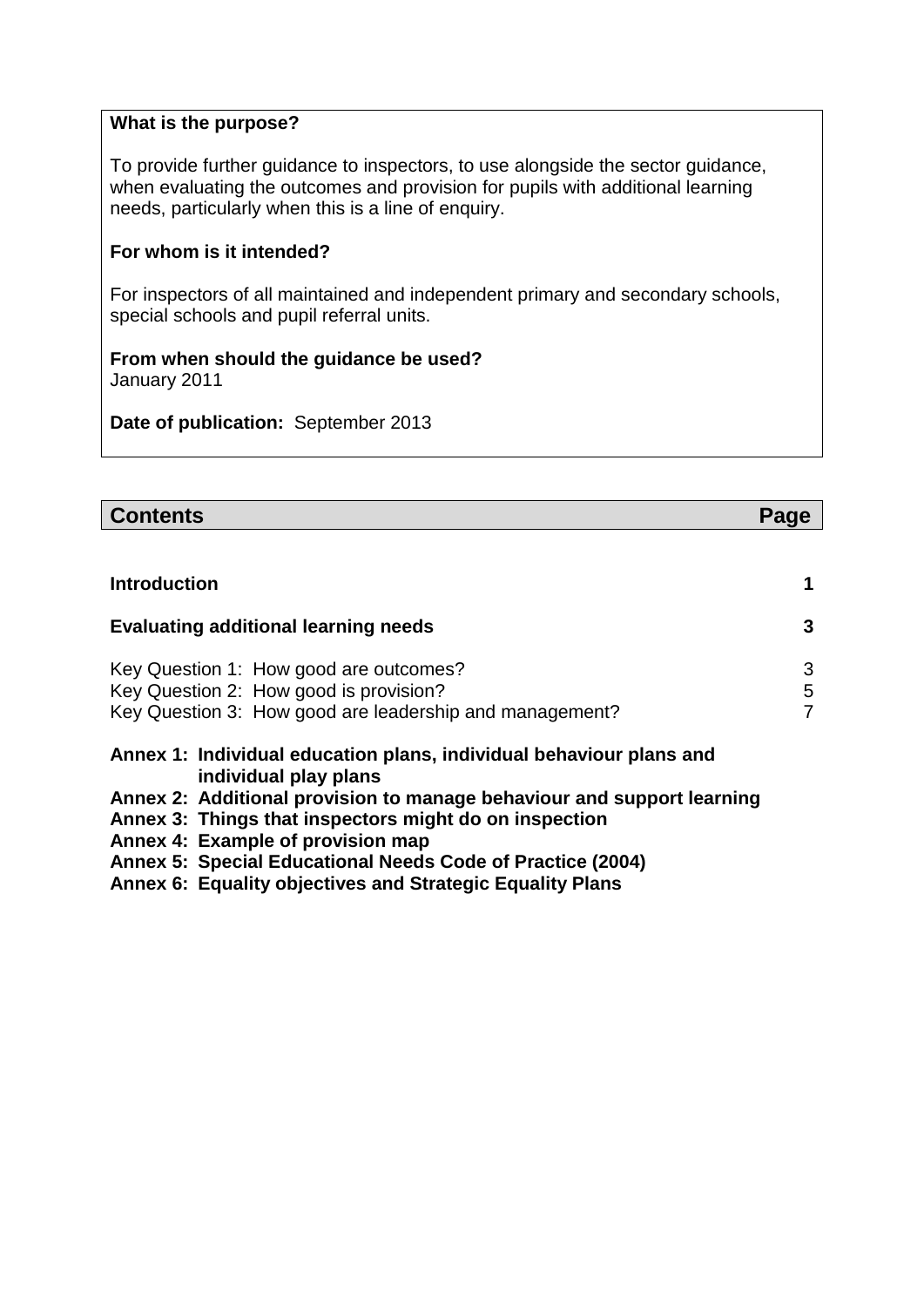### **Introduction**

The Welsh Assembly Government aims for all learners to have the best start in life with opportunities and encouragement to achieve their full potential in schools that provide inclusive and supportive environments. This vision for inclusion was set out in Circular 47/2006 'Inclusion and Pupil Support'<sup>1</sup> guidance.

In January 2010, there were just over 86,000<sup>2</sup> pupils on ALN/SEN  $^3$  registers in Wales. Nearly all of these pupils attended ordinary classes in mainstream schools. Just over 14,000 of these pupils had statements of SEN. Over two-thirds of the pupils with statements were taught in mainstream schools. About 40% of these pupils with statements in mainstream schools attended resourced provision within the school.

The term 'additional learning needs' is used to identify pupils whose learning needs are additional to the majority of their peers. The term 'special educational needs'<sup>4</sup> is a sub-category of additional learning needs, used to identify those learners who have severe, complex and/or specific learning difficulties as set out within the Education Act 1996 and the SEN Code of Practice for Wales<sup>5</sup>.

Pupils with additional learning needs include those who:

- have special educational needs (SEN);
- have disabilities;
- have medical needs: and
- have emotional, social and behavioural difficulties and/or mental health needs.

Pupils are more likely to have additional learning needs (ALN) when they also belong to vulnerable groups including:

- minority ethnic groups;
- refugees/asylum seekers;
- migrant workers:
- looked-after children (LAC);
- young parents and pregnant young women;
- young offenders;
- children and families in difficult circumstances;
- pupils at risk of homophobic bullying;
- young carers;
- pupils educated otherwise than at school;
- pupils learning English as an additional language;
- pupils with Basic Skills needs; and
- avpsies and travellers.

 $\overline{\phantom{a}}$ <sup>1</sup> Inclusion and Pupil Support, WAG Circular no: 47/2006

 $2^{2}$  SDR 91/2010

 $3$  ALN/SEN registers: these are registers of the number of pupils with additional learning needs at each school. SEN is a subcategory of additional learning needs.

<sup>4</sup> Annex 5

<sup>5</sup> SEN Code of Practice: practical advice to local authorities, maintained schools, early years settings and others on carrying out their statutory duties to identify, assess and make provision for children's special educational needs. This duty does not apply to independent schools.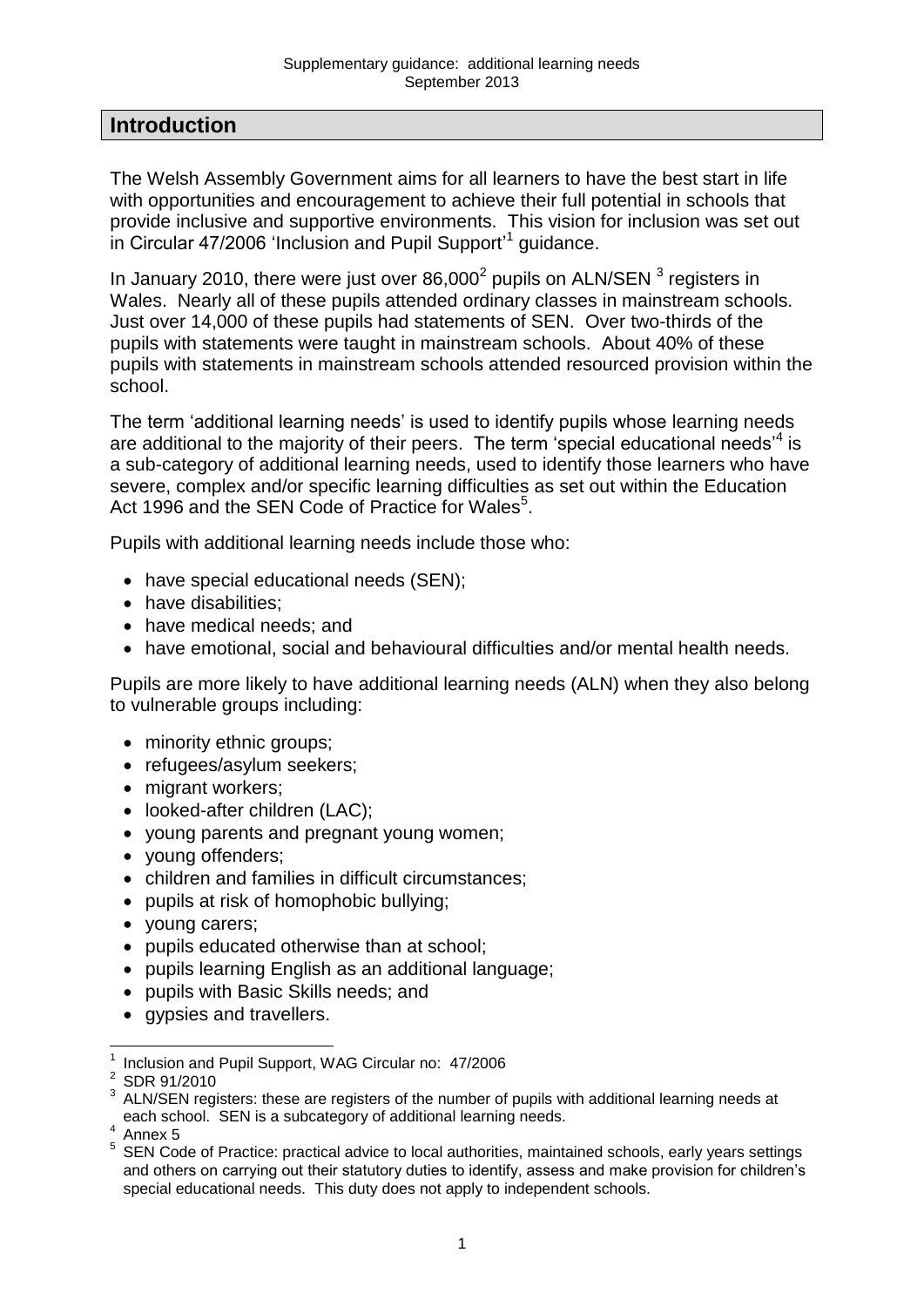This guidance supports inspectors in evaluating the outcomes and provision for pupils with additional learning needs, particularly when this is a line of enquiry. It provides useful:

- questions for each quality indicator;
- questions for evaluating individual education, behaviour or play plans (Annex 1);
- questions for schools where there is additional provision to help manage behaviour (Annex 2); and
- suggestions for gathering evidence (Annex 3).

You should expect individual education plans (IEPs), individual behaviour plans (IBPs), where appropriate pastoral support plans (PSPs) and, in the Foundation Phase, individual play plans (IPPs) to be in place for all pupils on the school's SEN/ALN register. Many schools combine education and behaviour plans into one cohesive plan. A minority of schools develop education or behaviour plans for small groups of pupils rather than individuals. Inspectors should ensure that evaluation of the ten quality indicators includes the achievements, attitudes and wellbeing of all learners. For pupils with additional learning needs, judgements of achievement should take account of pupils' achievements in relation to agreed learning goals.

Iaith Pawb, the Welsh Assembly Government's action plan for a bilingual Wales, acknowledges the right of pupils with special educational needs to receive provision in the language of their choice as set out in the revised special educational needs Code of Practice for Wales (2002).

All independent schools in Wales are required to comply with the Independent School Standards (Wales) Regulations 2003. These regulations require a school to make appropriate provision for all pupils, including those with special educational needs. The school is not required to adhere to the SEN Code of Practice or make Welsh language provision although these might be regarded as good practice.

Inspectors should be familiar with the following legislation and may wish to consult the Welsh Assembly Government guidance listed in addition to this supplementary guidance:

- Education Act, Part IV (1996);
- Disability Act (1995);
- Special Educational Needs and Disability Act (2001);
- Disability Discrimination Act (2005);
- Special Educational Needs Code of Practice for Wales (2004);
- Promoting Disability Equality in Schools (2007):
- Code of Practice on the Duty to Promote Race Equality (2001);
- Planning to increase access for schools for disabled pupils Circular No: 15/2005;
- Inclusion and Pupil Support Circular No: 47/2006;
- A curriculum for all learners (2010); and
- Equality Act (2010).

This supplementary guidance links to Estyn's common inspection framework and the guidance handbooks for each sector.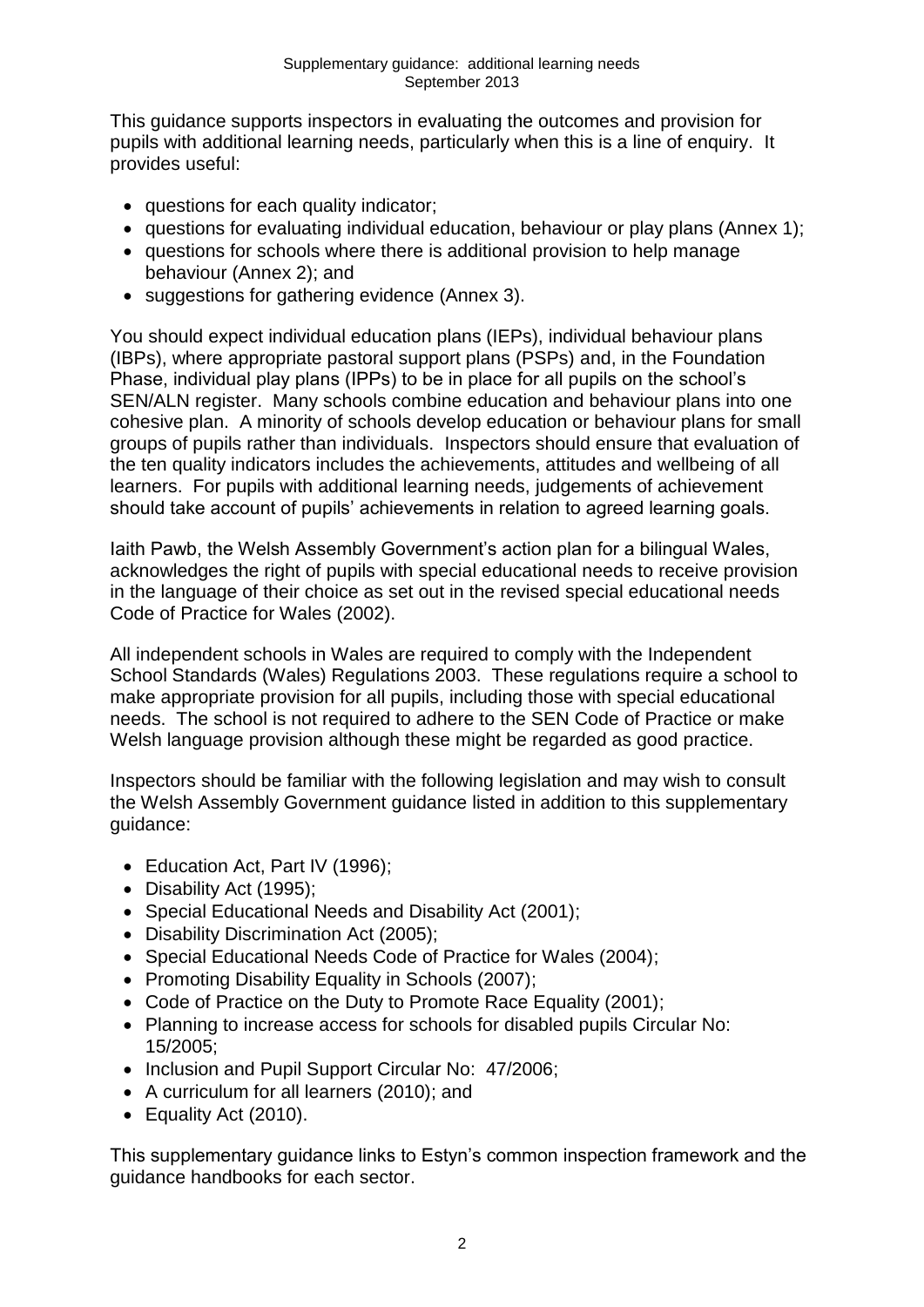# **Evaluating additional learning needs**

#### **Key Question 1: How good are outcomes?**

#### **1.1 Standards**

For pupils with additional learning needs, judgements about achievement will be influenced by the information about their individual needs and abilities and should take account of their achievements in relation to agreed individual learning goals.

Inspectors should consider the following questions in relation to pupils with additional learning needs:

- Are they making good progress in their learning?
- Do they achieve what is expected of them from baseline and prior attainment data?
- Do they achieve the targets in IEPs, IBPs, PSPs or IPPs, as appropriate? (see Annex 1)
- If different groups of pupils are making good progress, why is this?
- Do their specific difficulties, such as poor concentration or weak communication skills, hinder their progress and access to the whole curriculum?
- Do they have any specific difficulties in accessing the curriculum that are not being addressed by the school?
- How do their communication skills impact on their interaction with staff and peers?
- Do all but the very few pupils whose statement of special educational needs (SEN) disapplies them learn Welsh?<sup>6</sup>

# **1.2 Wellbeing**

- Do all show interest in their work and engage well in tasks?
- How does their attendance rate compare with that of other pupils in the school?
- In relation to their identified needs, do they, particularly those with social, emotional and behaviour difficulties (SEBD), demonstrate good behaviour in lessons and around the school?
- As appropriate, do IEPs, IBPs, PSPs and IPPs contain appropriate behavioural goals and evidence of progress against these goals?
- Are all involved in making decisions about their life in school, including their participation in the school council?
- Do they have an opportunity to give their views about what and how they learn?
- Are all making progress in taking responsibility for their actions and their work?

 $\overline{a}$ 6 All maintained schools, including special schools and pupil referral units, have a legal obligation to teach Welsh to all pupils of statutory school age other than a very few pupils whose statement of special educational needs disapplies them from learning Welsh.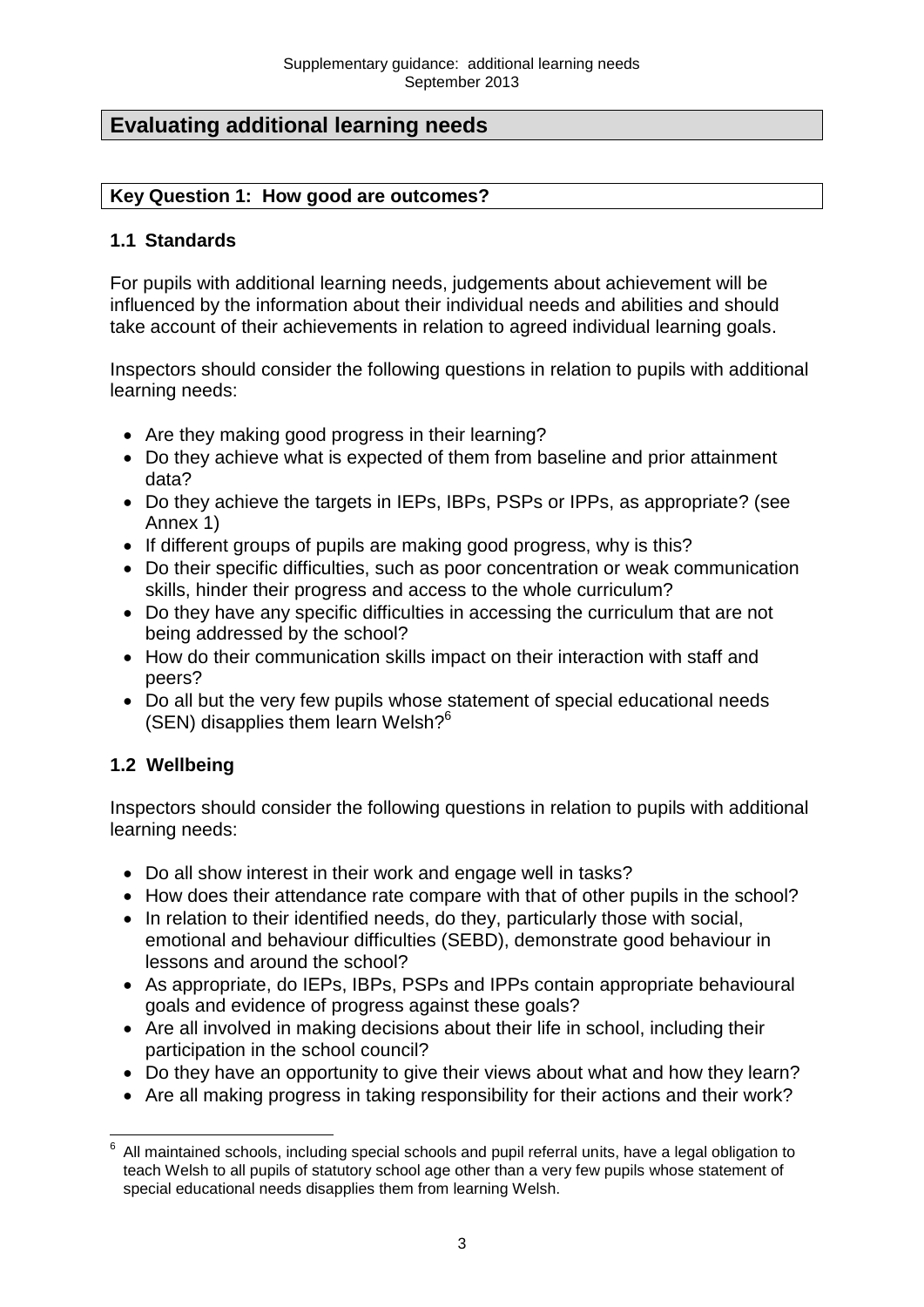- Do all display positive attitudes towards disability and other additional learning needs?
- How effectively do they work with others, solve problems and prepare for life and work outside school?

## **Key Question 2: How good is provision?**

#### **2.1 Learning experiences**

Inspectors should consider the following questions in relation to pupils with additional learning needs:

- Does the school have a provision map<sup>7</sup> for inclusion that is monitored and reviewed annually?
- Does target setting for all pupils include targets for pupils with additional learning needs?
- Where appropriate, how well does the school adapt programmes of study when pupils are working significantly below expected levels?
- Do all pupils have access to an appropriately broad and balanced curriculum?
- Are pupils grouped in a way that best helps them to learn, including withdrawal groups and small class groups?
- Do seating arrangements meet the needs of pupils with additional learning needs?
- Where applicable, are pupils consulted about when it is most appropriate for them to be withdrawn from the work of the class group for individual work?
- Do pupils who access the curriculum using British Sign Language (BSL) or Sign-supported English (SSE) have support to do so when they need it?
- Do deaf pupils study BSL as part of the curriculum?
- How well does the school combat the difficulties of gaps in learning and repeated curriculum for looked-after pupils who have had numerous placement moves?
- Do all pupils have access to and take part in extra-curricular opportunities, such as sports, clubs and community links?
- Where applicable, are there well-developed plans for transition back to mainstream school?

# **2.2 Teaching**

- Where appropriate, do all staff use IEPs, IBPs, PSPs and IPPs well to plan and deliver teaching that is matched to pupils needs?
- Is work differentiated to make it suitably challenging and demanding for all pupils?
- Are materials and methods of delivery suitably differentiated to make the curriculum accessible to pupils?
- Do teachers have high expectations and provide demanding work to meet the needs of all pupils?

 $\overline{\phantom{a}}$ 7 Annex 4 provides an example of a provision map.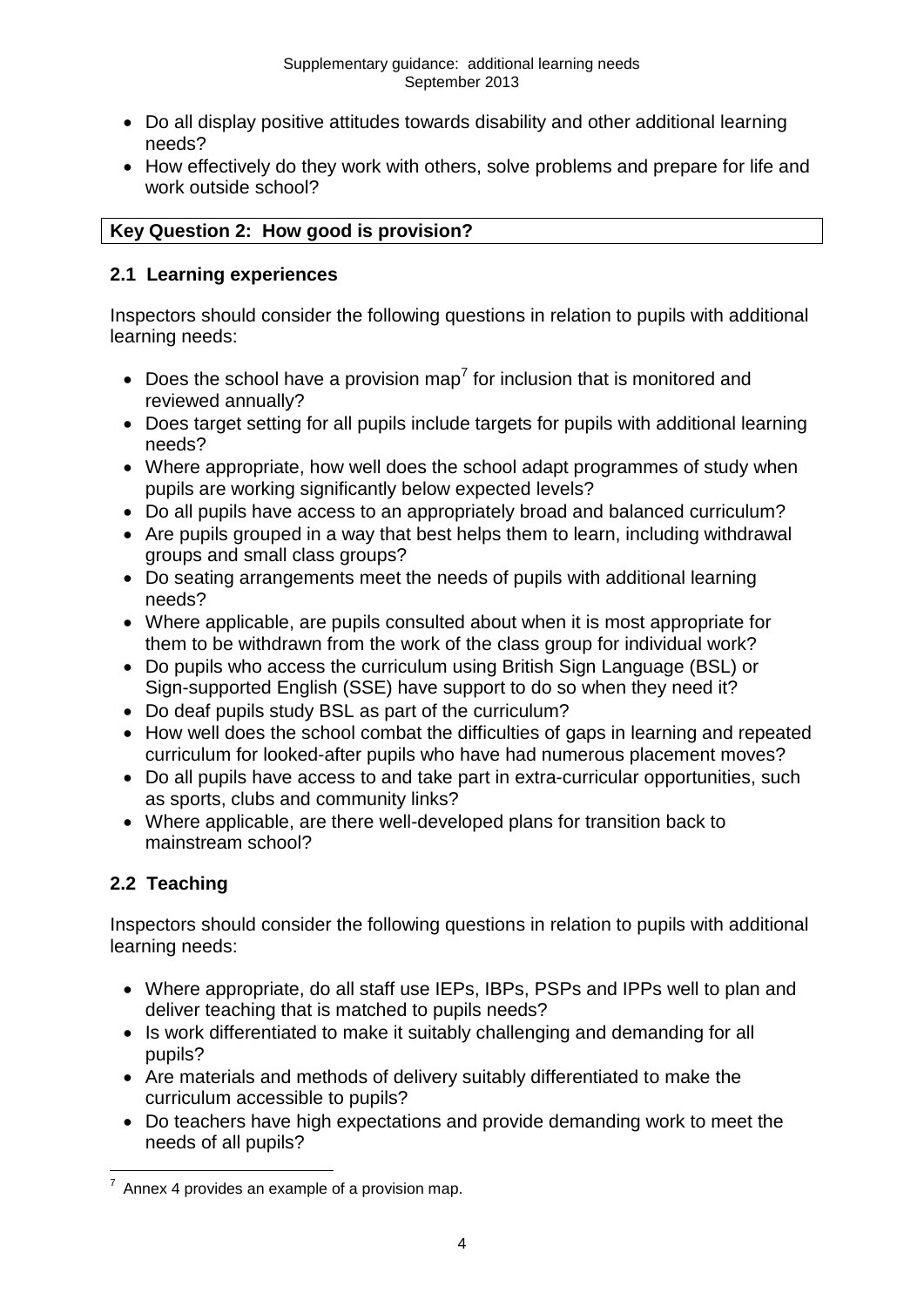- Do specialist teachers and the SENCo/ALNCo have up-to-date knowledge on teaching and training approaches and apply it well to teaching pupils and supporting their colleagues?
- Are support staff used effectively to support learning and behaviour?<sup>8</sup>
- Does the school have effective whole school procedures for assessing pupils' needs, which take good account of the correlation between difficulties in learning and poor behaviour?
- How effective are the school's early intervention procedures?
- Does the school use a range of appropriate additional assessment tools and procedures for identifying the needs of pupils with additional learning needs?
- Is assessment data used effectively to monitor progress and target learning?
- Is the school addressing the links between poor behaviour and low literacy?
- Are appropriate links being made and addressed between behaviour and achievement?
- Does the school keep clear, systematic, manageable, consistent and useful records and tracking of progress on each pupil with additional learning needs?
- Are reports on pupils' progress and, where appropriate, IEPs, IBPs, PSPs and IPPs clear and up to date, and do they set out targets for improvement with success criteria and timescales for monitoring progress?
- Are there close links and good joint planning between any resource provision and mainstream provision?
- Where appropriate, are pupils enabled to evaluate their progress against the targets set in their IEPs, IBPs, PSPs and IPPs and set new ones?

# **2.3 Care, support and guidance**

 $\overline{a}$ 

The main focus is on how well the school helps pupils with additional learning needs achieve their potential.

- Is there a well-understood whole school policy and action plan that promotes inclusion of pupils with additional learning needs and is linked to the school improvement strategy?
- Is the school making appropriate use of the SEN Code of Practice and statutory duties to identify, assess and make provision for pupils' special educational needs?
- Does the school maintain on roll pupils who transfer to pupil referral units (PRUs)?
- Does the school monitor the progress of pupils who transfer to PRUs?
- Does the school provide enough good-quality specialist support for pupils with additional learning needs?
- Is there regular liaison and good joint planning with specialists, for example with teachers of hearing impaired and vision impaired pupils, and speech and language therapists where applicable?

<sup>8</sup> Throughout this guidance the term 'support staff' 'is used to denote staff, other than teachers, that are employed to support pupils with additional learning needs. For example, learning support assistants, behaviour support assistants and communication assistants.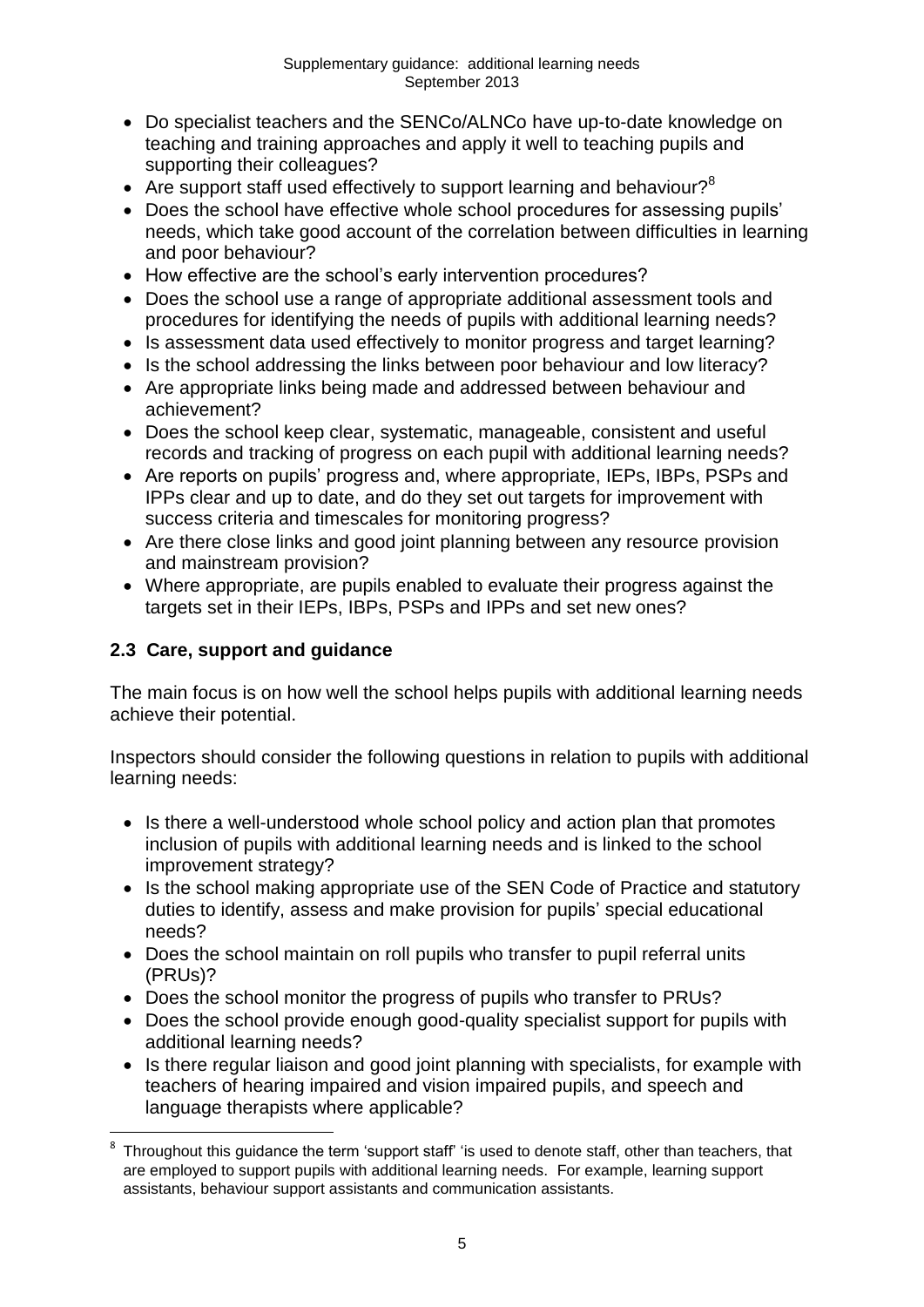- Are there good arrangements to prepare pupils for what is coming next in the programme of study/course and lessons, for example through teaching some of the vocabulary in advance of the lesson and ensuring that pupils with additional learning needs understand the aims of lessons and activities?
- Are statutory Personal Education Plans (PEPs<sup>9</sup>) for looked-after children of good quality, up to date and having a positive impact?
- Is provision for sex and relationships education and education about substance abuse differentiated to pupils' needs and level of understanding?
- Are all pupils given enough encouragement and opportunities to take responsibility for themselves and others, show initiative and develop an understanding of living in a community?
- Is there good support to help all pupils understand and agree group rules and how they relate to others and take responsibility for their own actions?
- How well does the school help all pupils appreciate that any harassment and bullying of another pupil or pupils is unacceptable behaviour?
- Does the school make arrangements for pupils who have specialist transport to and from school to engage in extra-curricular activities arranged by the school?
- Where applicable, are special examination arrangements well planned, and discussed and agreed with pupils?
- Are pupils helped to make use of professional support both from within the school and from specialist services such as community and mental health services (CAMHS) and Careers Wales?
- Do the school's safeguarding policies and procedures take account of the increased vulnerability of pupils with additional learning needs and ensure that arrangements for these learners are appropriate?
- Are medical protocols for individual disabled pupils up to date?
- Where applicable, do pupils access Welsh-speaking specialist support staff, teachers or educational psychologists, as well as provision for specific needs such as speech and language therapists?
- Where applicable, do pupils receive enough support from teachers of English as an additional language to enable pupils to develop their language and communication skills and fully access the curriculum?
- Does the school make adequate provision to support the different learning styles and needs of all learners?
- Does the school secure good support from others, for example support teachers, educational psychologists, medical, paramedical and nursing specialists, and other external agencies to help pupils achieve appropriate standards?
- Does the school have a clear understanding of, and use appropriately, the thresholds for referral used by the local authority for additional support at School Action Plus and statutory assessment?
- Are parents/carers helped to understand procedures, including statutory assessment procedures, and do they have access to records and reports relating to their children?

 $\overline{a}$ 9 Personal Education Plans (PEPs): Local authorities are required under the Children Act, 2004 to ensure that all children in their care have PEP within 20 school days of entering care or joining a new school.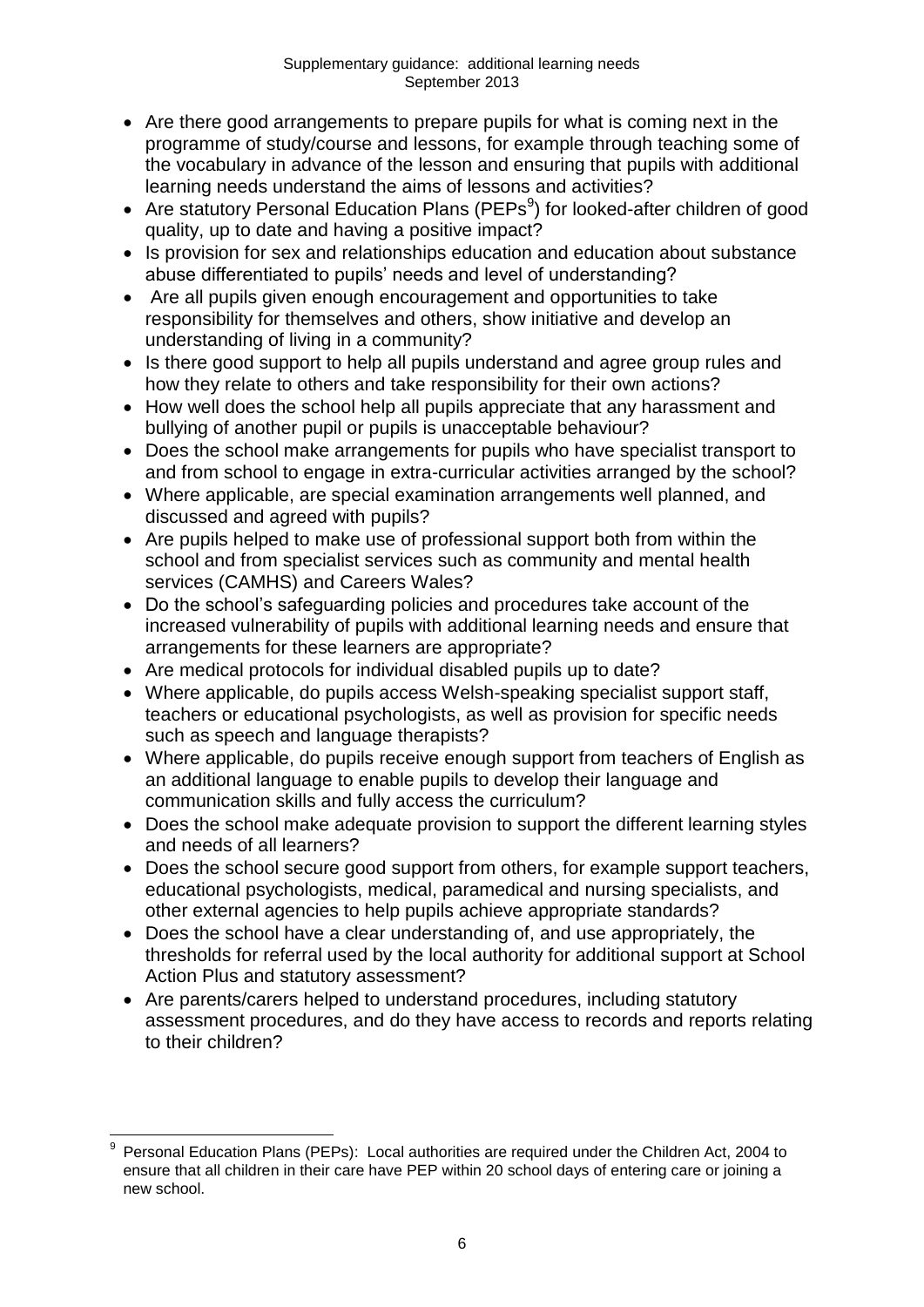# **2.4 Learning environment**

Inspectors should consider the following questions in relation to pupils with additional learning needs:

- How successful is the school in meeting the Welsh Assembly Government's vision and guidance<sup>10</sup> for meeting the needs of all learners within an inclusive, whole-school approach?
- Does the school meet the duties of the Equality Act 2010 in promoting equality of opportunity between disabled pupils and their peers and eliminating discrimination and harassment?
- Is the school physically adapted to appropriately meet pupils' needs?
- Where appropriate to the needs of pupils at the school, are there appropriate changing facilities for pupils with disabilities?
- Are resources matched well to the needs of pupils with additional learning needs?
- Do pupils attending specialist classes or small groups have a range of experiences, including collaborative work with other pupils?
- Are specialist resources, for example information and communications technology (ICT) equipment, radio aids and sound fields systems, used well to enable pupils with additional learning needs to fully access the curriculum?
- Do staff use resources well to support pupils' additional learning needs?

# **Key Question 3: How good are leadership and management?**

#### **3.1 Leadership**

- Do leaders consider additional learning needs as part of the wider school improvement agenda?
- Do leaders strive to improve general provision to meet a wider range of needs rather than always increasing specialist or additional provision?
- Are the SENCo/ALNCo role and responsibilities clearly defined?
- Is there enough non-teaching time for the SENCo/ALNCo to fulfil their administrative and whole-school roles?
- How well do designated staff, including support staff, understand and fulfil their roles effectively?
- Do managers collect information on incidents where there is physical intervention, so that they can gain an overview, recognise patterns and triggers and improve how well these incidents are managed?
- Do leaders ensure that the SEN Code of Practice and statutory duties are used effectively to identify, assess and make provision for pupils' special educational needs?
- Is data used well to monitor pupils' performance and plan for improvements?
- How well do all staff understand their roles in direct relation to the school's specific strategic aims, plans and responsibilities for pupils with additional learning needs?

 $\overline{\phantom{a}}$ <sup>10</sup> Inclusion and Pupil Support, WAG Circular no: 47/2006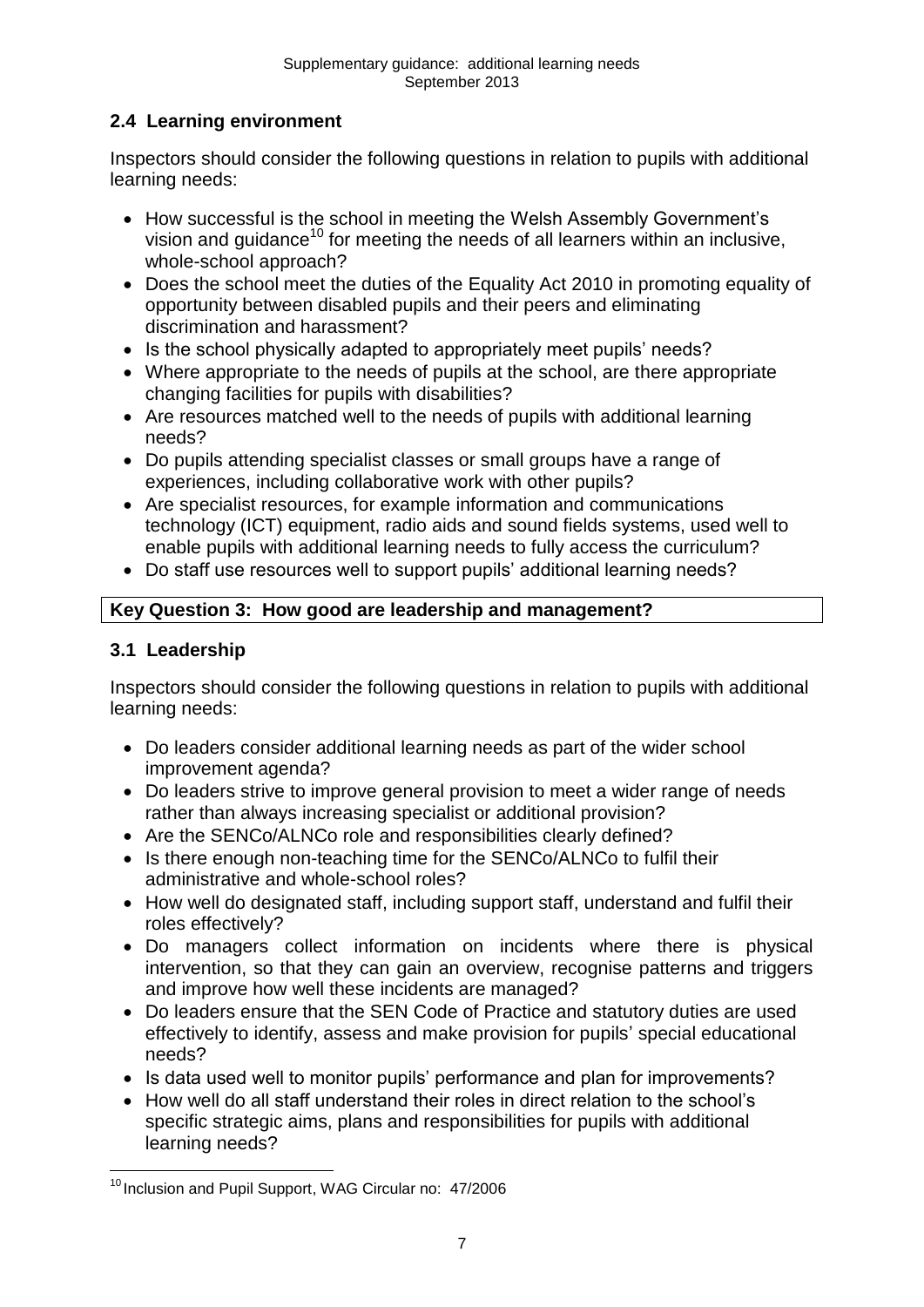- Are all staff, including teachers, support staff and lunchtime supervisors, familiar with the school's policies for additional learning needs, inclusion and behaviour, and confident and consistent in implementing them?
- Does the school have an up to date Strategic Equality Plan, Equality Objectives and Disability Access Plan that set out the actions, timescale and cost of making suitable adjustments to the physical environment?
- How well do the leaders and staff in the school promote an ethos in which any harassment and bullying between pupils are not tolerated?
- Does the governing body make an annual report to parents on the implementation of the school's policy for pupils with special educational needs?
- Are governors fully involved developing and monitoring the policy on additional learning needs, including special educational needs?
- Are governors, in particular any designated governor, well informed about the school's specialist provision, including how funding, equipment and specialist staffing are deployed?
- How well does the school meet the Welsh Assembly Government's vision and quidance for Inclusion and Pupil Support?<sup>11</sup>
- Is the SENCo/ALNCo knowledgeable of local and national guidance on identification and assessment of pupils with additional learning needs and their role in its implementation?

# **3.2 Improving quality**

- Is there clear evidence of a whole-school approach to inclusion?
- How well do managers at all levels have an understanding of what needs to be done to improve outcomes for all pupils, including pupils with additional learning needs?
- Is there a clear self-evaluation process for additional learning needs that informs priorities in the school improvement plan?
- Do improvement plans identify clear proposals to address areas in need of development relating to additional learning needs?
- Does whole-school monitoring have a suitable focus on pupils vulnerable to under-achievement?
- Are all pupils and their parents consulted and listened to?
- Has the school achieved any specific awards to evidence their success with additional learning needs, for example the Dyslexia Friendly Schools Award?
- Is the school supporting staff to improve their skills and experience in working with pupils with additional learning needs, for example by providing training on Deaf Awareness to all school staff?
- Does the school provide appropriate guidance, support and training to support staff to enable them to meet pupils' needs?
- Are the Strategic Equality Plan, Equality Objectives and Disability Access Plan well linked to the school development plan?

 $\overline{\phantom{a}}$ <sup>11</sup> Inclusion and Pupil Support, Welsh Assembly Government, 2007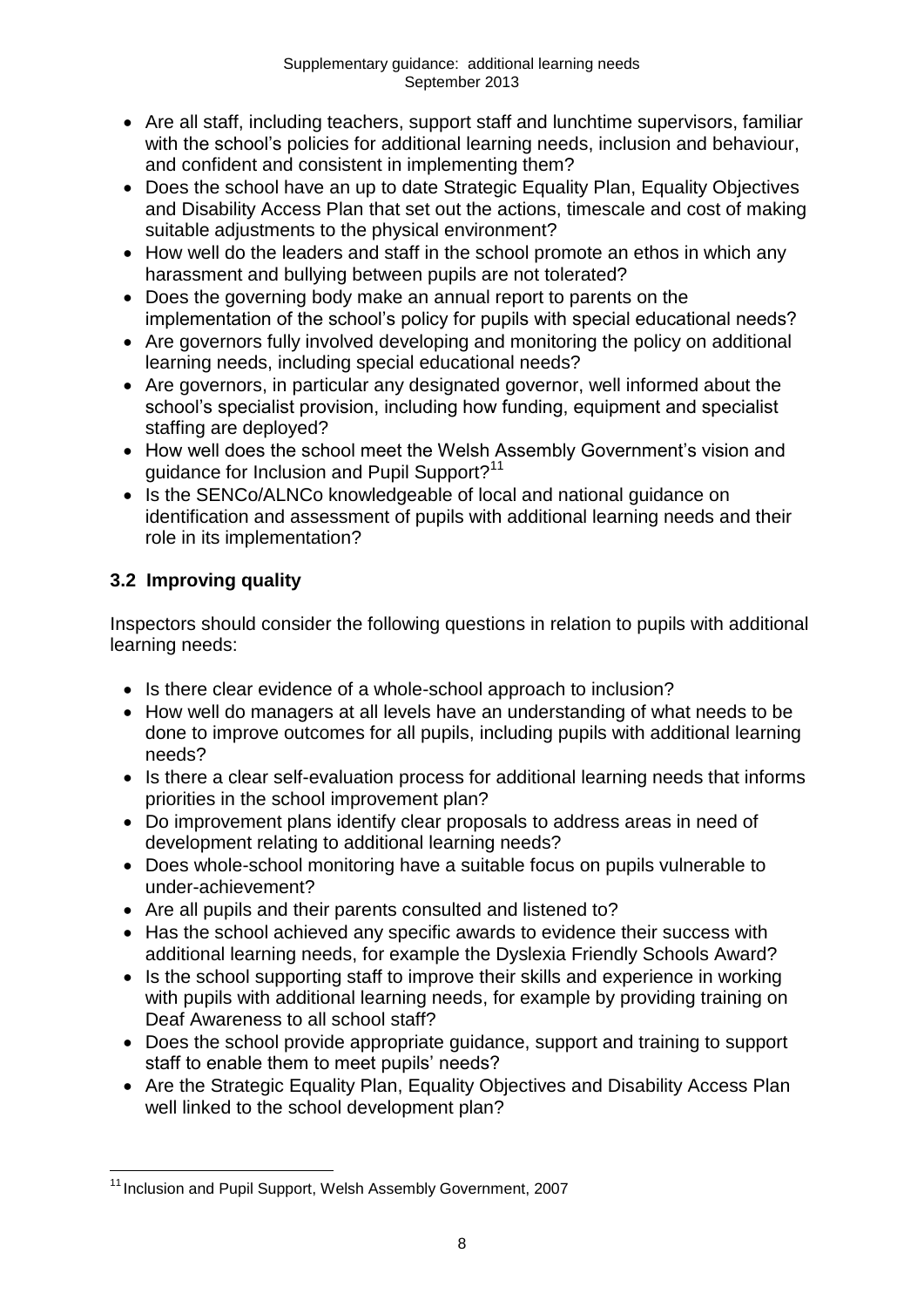# **3.3 Partnership working**

Inspectors should consider the following questions in relation to pupils with additional learning needs:

- Is there effective liaison with the local authority to ensure that additional support meets pupils' needs?
- Is the school working well in partnership with others, for example health services and children's social services, to meet pupils' needs?
- What are the outcomes of initiatives such as Team Around the Child (TAC) and other close work with specialist agencies such as the police, health, psychological, community and mental health service (CAMHS), counselling and social services?
- Does the school liaise well with other agencies and help pupils with additional learning needs plan their future pathways?
- Does the school have good arrangements in place to ensure pupils' seamless transition into school, across key stages and into post-school provision, as applicable?
- Does the school have strong links with parents and carers that help learning to be continued at home?
- Is there evidence that the school tracks the progress made of learners referred to outside agencies and PRUs?
- How committed is the school to the local authority's 'managed moves' arrangements?

#### **3.4 Resource management**

- Does the school have enough staff with the right skills to support pupils effectively to ensure progression and continuity in learning?
- Are the needs of support staff identified and appropriately met?
- Do the SENCo/ALNCo and any specialist staff have additional qualifications in additional learning needs?
- Is the school making the best use of any outreach services offered to support pupils and help staff develop their skills, for example through the Unlocking the Potential of Special Schools initiative?
- Are support staff deployed effectively?
- How well do all relevant staff understand the roles and responsibilities of support staff?
- Is the school making reasonable adjustments in relation to the Strategic Equality Plan, Equality Objectives and Disability Access Plan, to remove barriers to learning and participation and ensure that accommodation is suitable for pupils with disabilities and all members of the school community?
- In schools where there are deaf pupils, are classrooms adapted to avoid extraneous noise, reduce reverberation and ensure appropriate light for lip reading and signing?
- In schools where there are pupils with vision impairment, is accommodation suitably adapted to reduce glare etc?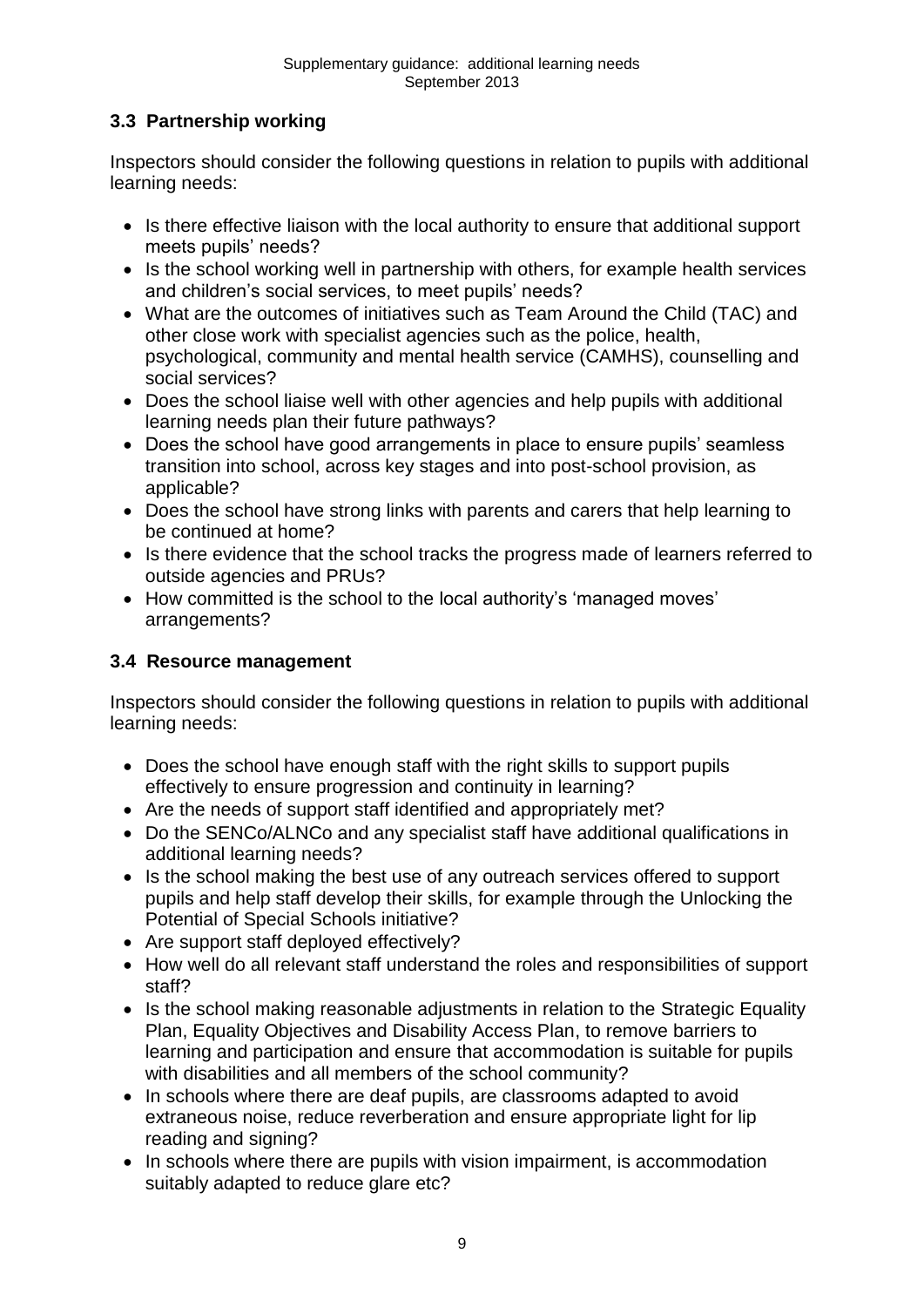# **Annex 1: Individual education plans, individual behaviour plans and individual play plans**

Pupils' additional learning needs should be set out in individual education plans (IEPs), individual behaviour plans (IBPs) or pastoral support plans (PSPs), depending on the needs of the pupil. In the Foundation Phase, pupils' needs should be set out in individual play plans (IPPs). Many schools combine education and behaviour plans into one cohesive plan. Inspectors should evaluate the impact of these plans. A minority of schools develop education or behaviour plans for small groups of pupils rather than individuals. You should evaluate the impact of these in the same way as for individual plans.

Inspectors should consider the following questions when evaluating these plans:

- Is there suitable coherence between pupils' needs and the intervention planned?
- Do the targets address areas of concern?
- Are the targets achievable?
- Are the targets sufficiently challenging?
- Are the strategies described appropriate to the targets?
- Are the strategies being delivered effectively?
- Is regular monitoring and assessment taking place?
- Do pupils make progress by achieving the targets?
- Are pupils involved in setting their targets and reviewing their progress?
- Are all staff working with pupils with additional learning needs aware of the targets and monitoring procedures for individuals?
- Is there a direct link between statements of SEN and pupils' individual plans?

# **Annex 2: Additional provision to manage behaviour and support learning**

The school may have 'inclusion', 'nurture' or 'learning support' provision to remove pupils that disrupt lessons. Inspectors should consider the following questions when evaluating this learning and provision:

- How well do senior leaders analyse the effectiveness of the school's strategies are they aware of patterns of repeated removal or frequent removal from one teacher or subject?
- Do senior leaders use the analysis of patterns to decide when pupils or teachers need additional support?
- How well is further action taken, such as use of support assistants, informing parents, planned sanctions? (Look at when, why, how often and what.)
- How effective is teaching and learning in the 'inclusion' provision?
- Is there suitable coherence between pupils' needs and the intervention?
- $\bullet$  Does pupils' behaviour improve during their time in the provision  $-$  how is this evidenced?
- Is improved behaviour maintained on return to their usual classes?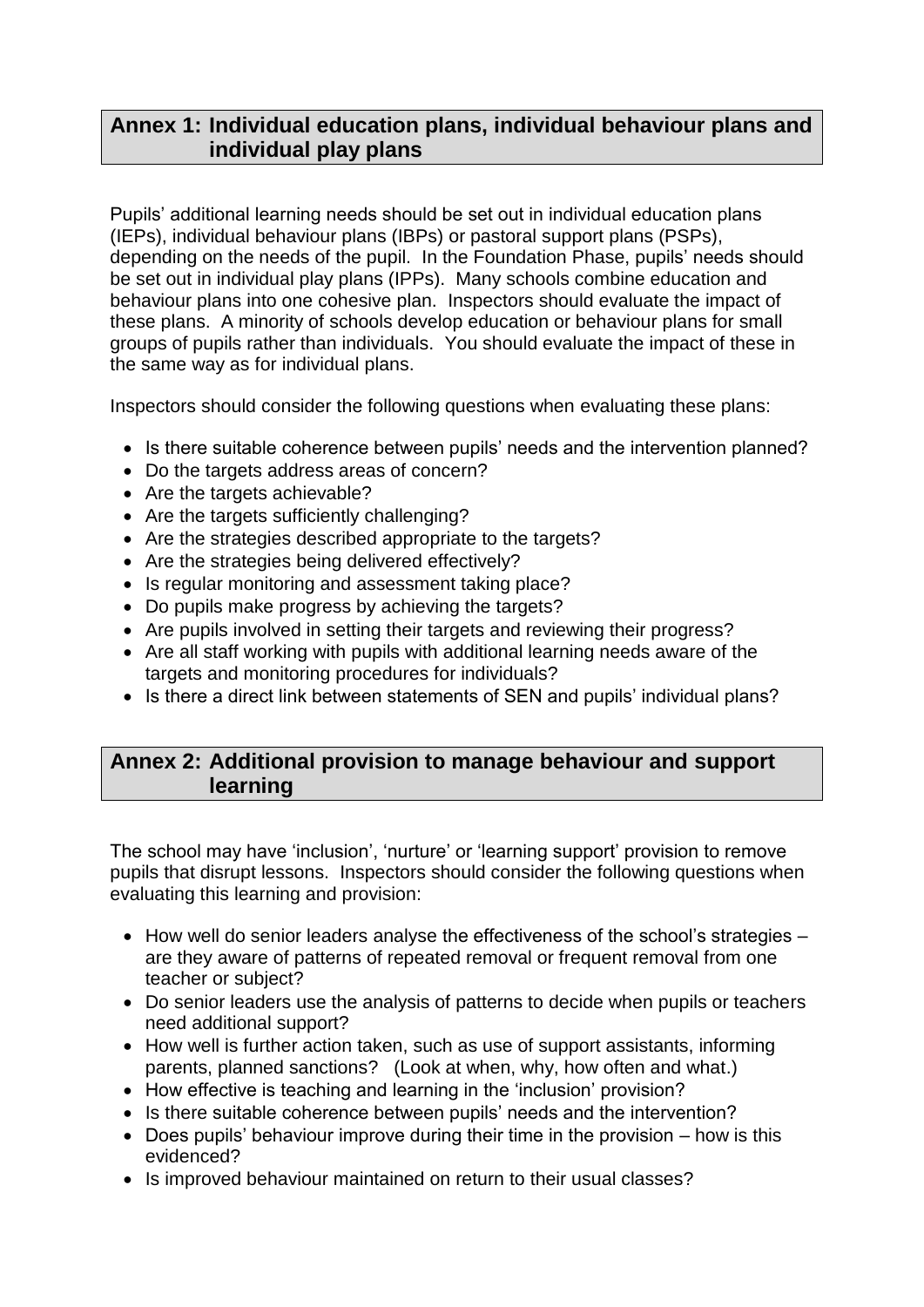# **Annex 3: Things that inspectors might do on inspection**

Inspectors should take account of the following:

- The quality of the school's self-evaluation of teaching across the school by managers or peers should be judged. This will guide the number of lessons that need to be sampled so that the school's own evaluation of teaching can be securely validated or not. If the school knows the strengths and shortcomings of its teachers, then the SER can be validated and minimal time spent in lesson observation. However, if there are inconsistencies between the school's own evaluation of teaching quality and that of inspectors, then a wider sample of lessons should be visited to judge the quality of teaching, including teaching styles and strategies, support arrangements and how behaviour is controlled.
- Consider the accuracy of the SEN/ALN register pupils with challenging behaviour are sometimes not recorded and monitored on this system.
- The best ALN/SEN/inclusion policies are usually clear and concise.
- Consider doing a 'learning walk', where a range of lessons is visited for about 10 minutes each. This can be effective in judging the inclusive ethos of the school and the skills and experience of teaching and support staff in meeting additional learning needs. (Remember to tell teachers that you are not carrying out observation of their full lesson so as to contain their expectations over detailed lesson feedback – but you can give them some feedback as appropriate.)
- Look at a range of documents which relate to the school's assessment and monitoring of additional learning needs.
- Talk to pupils about their experiences of identification and support and being involved in plotting their learning.
- Consider the suitability of the school's physical environment. Are all areas of the building and grounds accessible? Have reasonable adjustments been made, or planned for?
- Look at pupils' interactions and relationships with their peers are pupils with additional learning needs involved in break, lunchtime and after school activities?
- Are pupils too dependent on support staff to the detriment of developing their independence?
- Support staff are provided to assist teachers and pupils rather than taking sole responsibility for pupils' learning. Observe what is happening and talk to these staff.
- Does the school evaluate accurately the effectiveness of any resourced provision?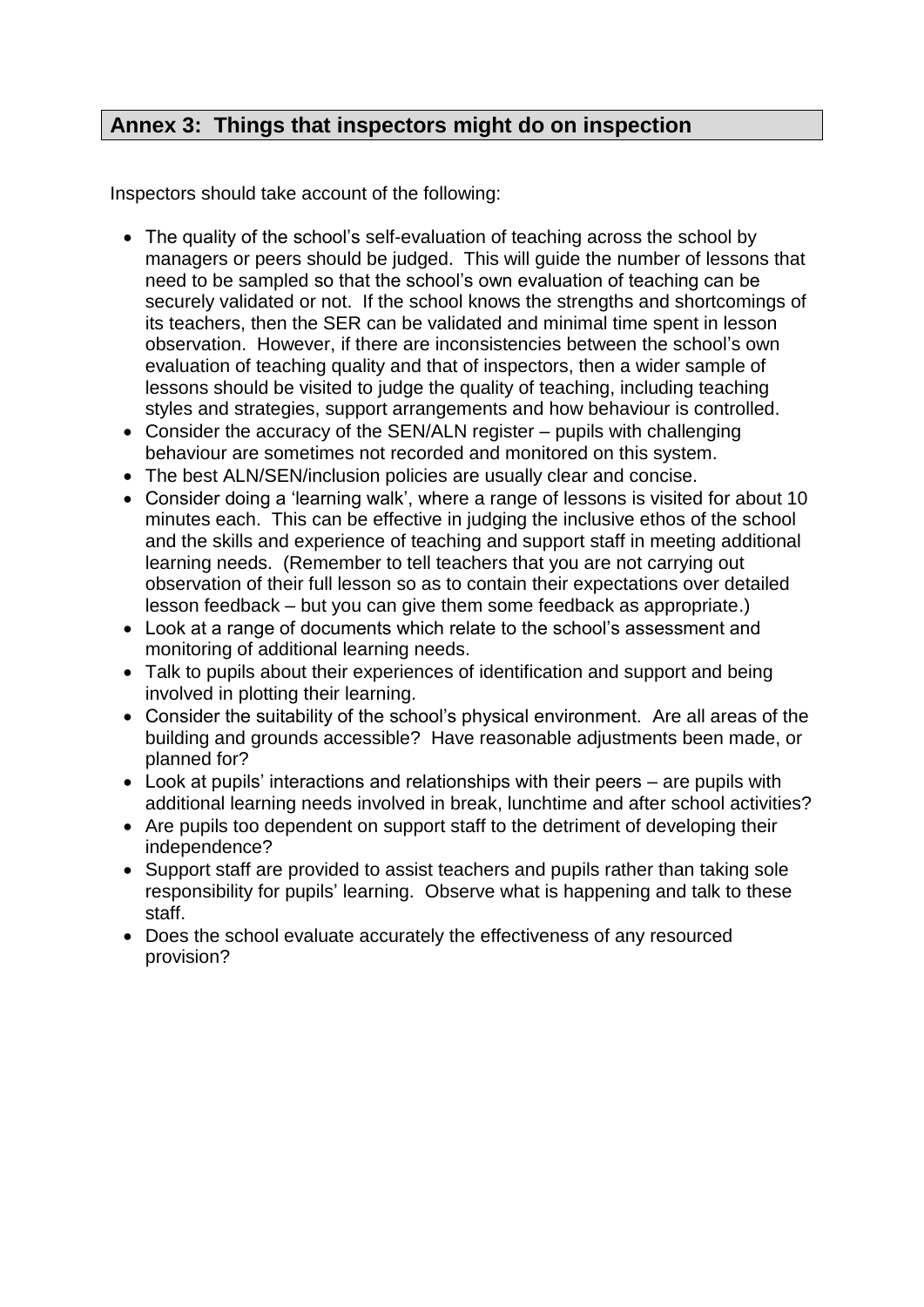# **Annex 4: Example of provision map**

| Example provision map |                                       |                                 |                            |                         |                                      |                             |                                |                     |                        |               |                                      |                                           |                                        |                     |                     |                            |                      |                             |  |  |
|-----------------------|---------------------------------------|---------------------------------|----------------------------|-------------------------|--------------------------------------|-----------------------------|--------------------------------|---------------------|------------------------|---------------|--------------------------------------|-------------------------------------------|----------------------------------------|---------------------|---------------------|----------------------------|----------------------|-----------------------------|--|--|
|                       |                                       |                                 |                            |                         |                                      |                             |                                |                     | <b>Provision Costs</b> |               |                                      |                                           |                                        |                     |                     |                            |                      |                             |  |  |
|                       |                                       |                                 |                            |                         | <b>Teaching Assistants</b>           |                             |                                |                     |                        |               | <b>Teachers</b>                      |                                           |                                        |                     |                     |                            | <b>CRIS Analysis</b> |                             |  |  |
| Year<br>Group         | Class $/$<br>Pupil /<br><b>Person</b> | <b>Provision / Resource</b>     | <b>Individual</b><br>Group | <b>Academic</b><br>Year | Type /<br>Grade of<br><b>Support</b> | Total No.<br>of Hrs<br>Week | <b>Total No</b><br>of<br>Weeks | <b>Total</b><br>(f) | <b>Funded</b><br>By    | $\frac{9}{6}$ | Type /<br>Grade of<br><b>Support</b> | <b>Total No.</b><br>of Hrs<br><b>Week</b> | <b>Total No.</b><br>of<br><b>Weeks</b> | <b>Total</b><br>(E) | <b>Funded</b><br>By | $\mathcal{A}_{\mathbf{0}}$ | <b>Outcomes</b>      | $1 \quad 2 \quad 3 \quad 4$ |  |  |
| Rec                   |                                       | Confidence Building<br>Group    | Group EI                   | 2010/11                 | TA <sub>2</sub>                      | 5.00                        | 39.00                          | £2,268.86           | School                 | 100           |                                      |                                           |                                        |                     |                     | 100                        |                      |                             |  |  |
| Rec                   |                                       | PATHS                           | Class Suppor               | 2010/11                 |                                      |                             |                                |                     |                        | 100           | M3                                   | 1.00                                      | 39.00                                  | £963.02             | School              | 100                        |                      |                             |  |  |
| Yr <sub>1</sub>       |                                       | Behaviour Support               | Group SEN                  | 2010/11                 | TA <sub>2</sub>                      | 2.00                        | 39.00                          | £907.55             | LA                     | 100           |                                      |                                           |                                        |                     |                     | 100                        |                      |                             |  |  |
| Yr <sub>1</sub>       |                                       | Literacy Support                | Group SEN                  | 2010/11                 | TA <sub>2</sub>                      | 7.00                        | 39.00                          | £3,176.41           | School                 | 100           |                                      |                                           |                                        |                     |                     | 100                        |                      |                             |  |  |
| Yr <sub>2</sub>       |                                       | <b>Additional Support</b>       | Individually               | 2010/11                 | TA <sub>2</sub>                      | 10.00                       | 39.00                          | £4,537.73           | LA                     | 100           |                                      |                                           |                                        |                     |                     | 100                        |                      |                             |  |  |
| Yr <sub>2</sub>       |                                       | <b>Additional Support</b>       | Individually               | 2010/11                 | TA <sub>2</sub>                      | 10.00                       | 39.00                          | £4,537.73           | School                 | 100           |                                      |                                           |                                        |                     |                     | 100                        |                      |                             |  |  |
| Yr <sub>3</sub>       |                                       | SAP                             | Group EI                   | 2010/11                 | TA <sub>2</sub>                      | 2.00                        | 39.00                          | £907.55             | School                 | 100           | M6                                   | 2.00                                      | 39.00                                  | £2,414.21           | School              | 100                        |                      |                             |  |  |
| Yr 4                  |                                       | Catch Up / Dyfal Donc           | Individually               | 2010/11                 | TA <sub>2</sub>                      | 6.00                        | 39.00                          | £2,722.64           | School                 | 100           |                                      |                                           |                                        |                     |                     | 100                        |                      |                             |  |  |
| Yr 4                  |                                       | Speech & Language<br>Programmes | Individually               | 2010/11                 |                                      |                             |                                |                     |                        | 100           | M2                                   | 1.00                                      | 39.00                                  | £891.17             | School              | 100                        |                      |                             |  |  |
| Yr <sub>5</sub>       |                                       | Behaviour Support               | Individually               | 2010/11                 | TA <sub>2</sub>                      | 1.50                        | 39.00                          | £680.66             | LA                     | 100           |                                      |                                           |                                        |                     |                     | 100                        |                      |                             |  |  |
| Yr <sub>5</sub>       |                                       | Math Group                      | Group SEN                  | 2010/11                 |                                      |                             |                                |                     |                        | 100           | M5                                   | 1.00                                      | 39.00                                  | £1,118.61           | School              | 100                        |                      |                             |  |  |
| Yr 6                  |                                       | Medical Intervention            | Individually               | 2010/11                 | TA3                                  | 3.00                        | 39.00                          | £1,684.80           | School                 | 100           |                                      |                                           |                                        |                     |                     | 100                        |                      |                             |  |  |
| Yr <sub>6</sub>       |                                       | <b>MAT Art Club</b>             | Group EI                   | 2010/11                 |                                      |                             |                                |                     |                        | 100           | M6                                   | 1.00                                      | 30.00                                  | £928.54             | School              | 100                        |                      |                             |  |  |
| Yr <sub>1</sub>       |                                       | HI/VI/MSI Support               | Individually               | 2010/11                 |                                      |                             |                                |                     |                        |               | 100 cialist Teacher                  | 2.00                                      | 30.00                                  | £2,940.00           | LA                  | 100                        |                      |                             |  |  |
| Yr <sub>2</sub>       |                                       | Specialist Teaching<br>Support  | Group SEN                  | 2010/11                 |                                      |                             |                                |                     |                        |               | 100 cialist Teacher                  | 4.00                                      | 39.00                                  | £7,644.00           | LA                  | 100                        |                      |                             |  |  |
| Yr <sub>3</sub>       |                                       | Behaviour Support               | Group SEN                  | 2010/11                 | TA <sub>2</sub>                      | 3.00                        | 39.00                          | £1,361.32           | School                 | 100           |                                      |                                           |                                        |                     |                     | 100                        |                      |                             |  |  |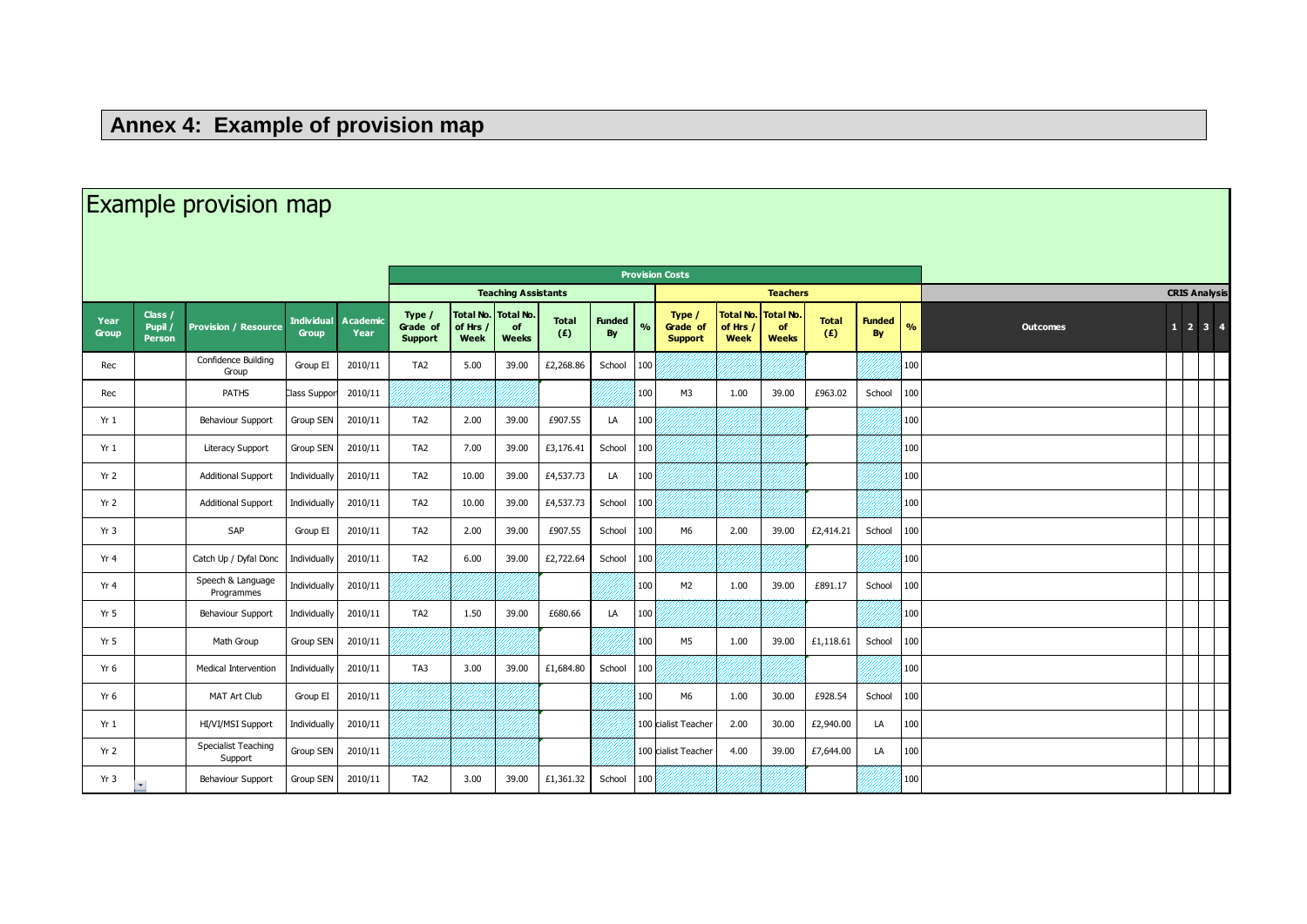# **Annex 5: Special Educational Needs Code of Practice (2004)**

In making provision for pupils with special educational needs (SEN) maintained schools must meet statutory requirements.<sup>12</sup> They must follow the SEN Code of Practice for Wales (2004) which provides guidance in relation to the statutory duties and rights contained in:

- Part IV of the Education Act, 1996; and
- The Special Educational Needs and Disability Act (SENDA) 2001.

The graduated response recognises that there is a continuum of need through:

- early years or school action, where provision is made by early years providers or schools;
- early years or school action plus, where provision is made by early years providers or schools, with additional advice and support from the local authority support services or partner agencies; and
- statutory assessment and provision made jointly by early years providers or schools, the local authority and, in some cases, partner agencies.

Although the legislation in the Code of Practice describes the statutory duties of local authorities and schools, it does not define precisely which pupils should have their needs met by each of these degrees of response.

The statutory framework requires local authorities and schools to plan to increase access for disabled pupils and to develop inclusive education for all children and young people.

 $\overline{\phantom{a}}$ 

 $12$ The duty to have regard to the SEN Code of practice does not apply to independent schools.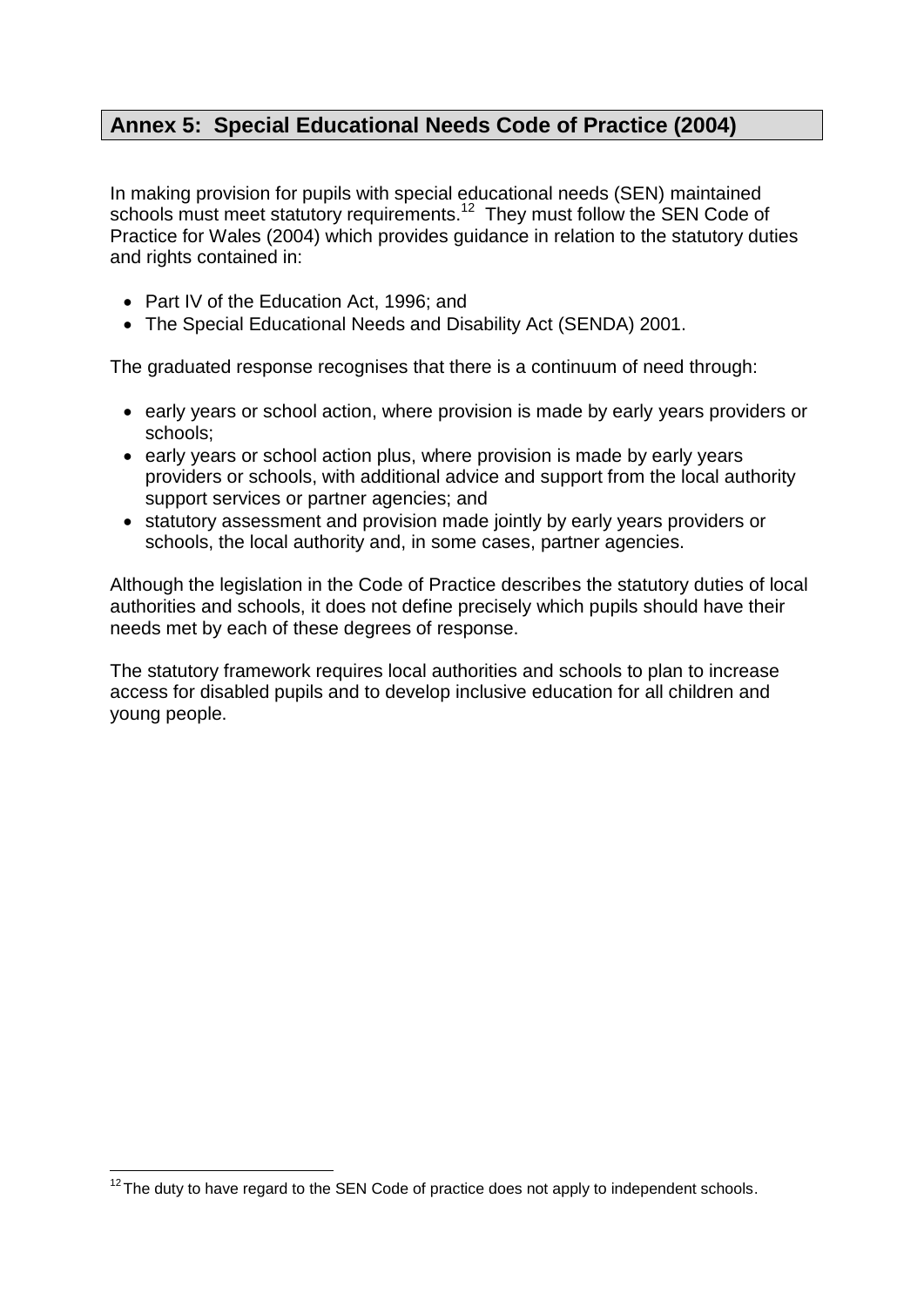# **Annex 6: Equality objectives and Strategic Equality Plans**

#### **What the duty requires on equality objectives**

The school must:

- prepare and publish equality objectives by 2 April 2012;
- publish objectives that help perform the general duty;
- $\bullet$  if the school does not have an objective for each protected characteristic in addition to any objective to address pay differences – it must publish reasons why not;
- publish a statement setting out the steps taken or intended to meet the objectives and how long it expects to take to meet each objective;
- make appropriate arrangements to monitor progress towards meeting the objectives and to monitor the effectiveness of the approach; and
- give appropriate consideration to relevant equality information held when considering what the equality objectives should be.

As well as publishing the objectives the school must publish a statement setting out:

- the steps taken, or intended, to meet the objectives, and
- how long it will take to meet each objective.

The school is required to publish the progress made towards fulfilling the objectives in an annual report.

#### **Strategic Equality Plans**

#### **What is the purpose of the Strategic Equality Plan?**

The purpose of a Strategic Equality Plan is to document the steps being taken to fulfil specific duties. The school must draw up a Strategic Equality Plan by 2 April 2012.

This Strategic Equality Plan must include:

- a description of the school;
- $\bullet$  the equality objectives (including pay objectives);
- the steps taken or intended to be taken to meet the objectives and in what timescale;
- the arrangements to monitor progress on meeting equality objectives and the effectiveness of the steps taken to meet those objectives;
- the arrangements to identify and collect relevant equality information. This includes information gathered from engaging with protected groups about how the work of the school may relate to the general duty. It also includes any information about pay differences related to a protected characteristic and the causes of these differences;
- the arrangements for publishing relevant equality information that is held and considered appropriate to publish;